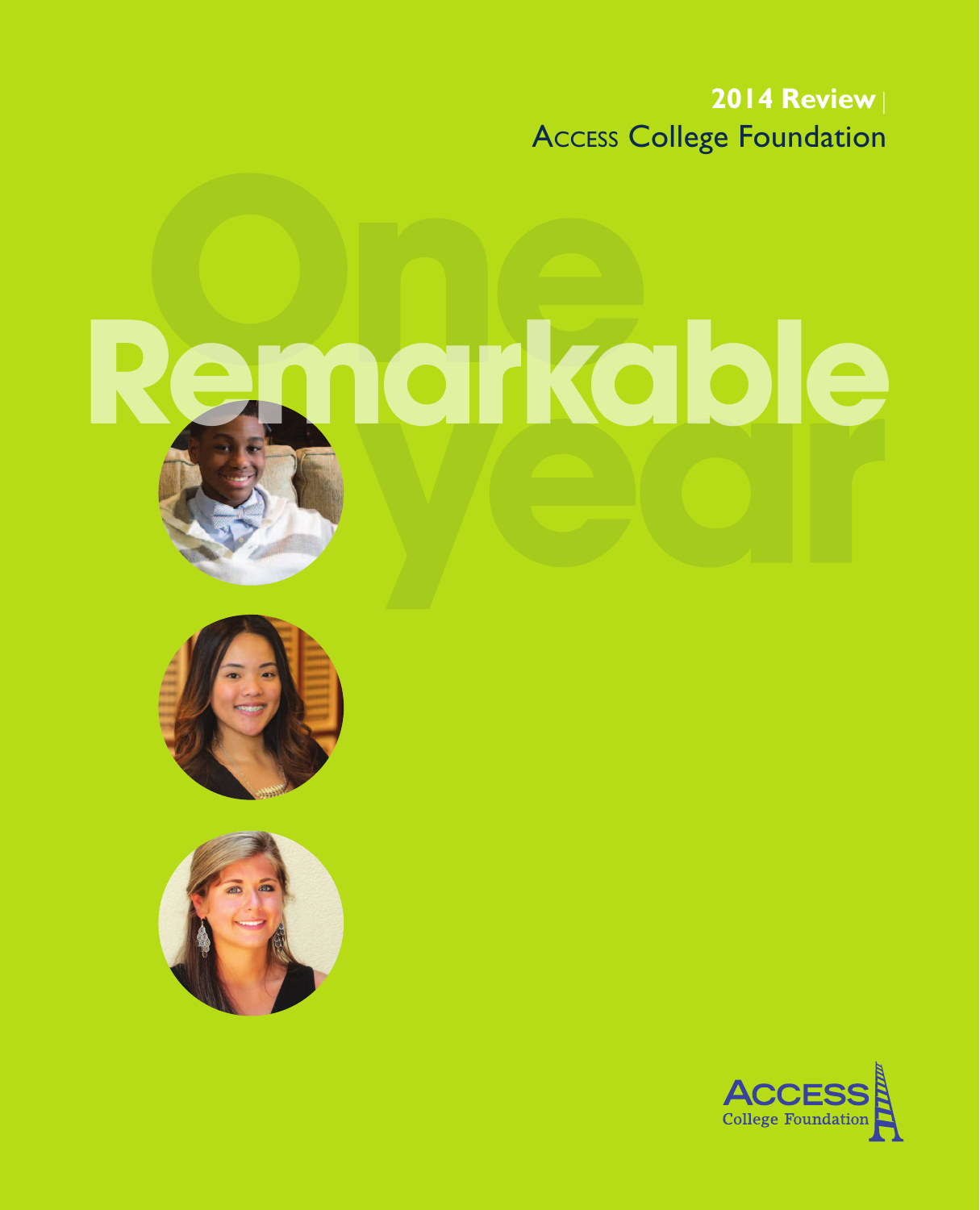#### **From the Chairman**

In 2014 Access College Foundation helped over 4,500 students from South Hampton Roads enter and succeed in college. Without Access many of these young people would never have dreamed this future for themselves.

Taesha Plonka, a freshman at UCLA, embodies this dream. Taesha's Access Advisor at Cox High School in Virginia Beach suggested she apply for the Gates Millennium Scholarship, then helped her win it. Through this grant from the Bill and Melinda Gates Foundation, Taesha earned a full four-year scholarship to UCLA, 2nd among public universities in the latest U.S. News and World Report college ranking.

Taesha's story appears on the back cover of this report. As a friend to Access, we want to tell you about other personal victories and the remarkable headway gained in one short year. Thank you for helping to unleash this great potential within our area youth.

**R. Bruce Bradley Chairman, Access Board of Directors**



## **What We**

**We gave thousands of middle school. in head start toward college.** 

#### **Early College Awareness Program**  Inspiring middle school students and parents toward college.

Over 8,000 7th and 8th graders in 20 low-income schools learned that college is attainable and how to begin now to get there. Especially for at-risk children, this is a life-changing revelation. In addition to starting early, it greatly helps if moms and dads are onboard. In support of that, Access also hosted a succession of Parent Night Workshops giving parents the information and confidence to navigate their journey ahead.

#### **High School Program**

Impacting every aspect of the college entrance process.

In a comprehensive approach we created educational plans with students, advised about college requirements, provided test registration fee waivers/payments and helped with admissions applications and fees. Then we helped file for financial aid and scholarships and even provided campus tours.

**Access helped more than. 17,000 high school students. prepare for college and garner. \$44 million+ in financial aid. and scholarships.**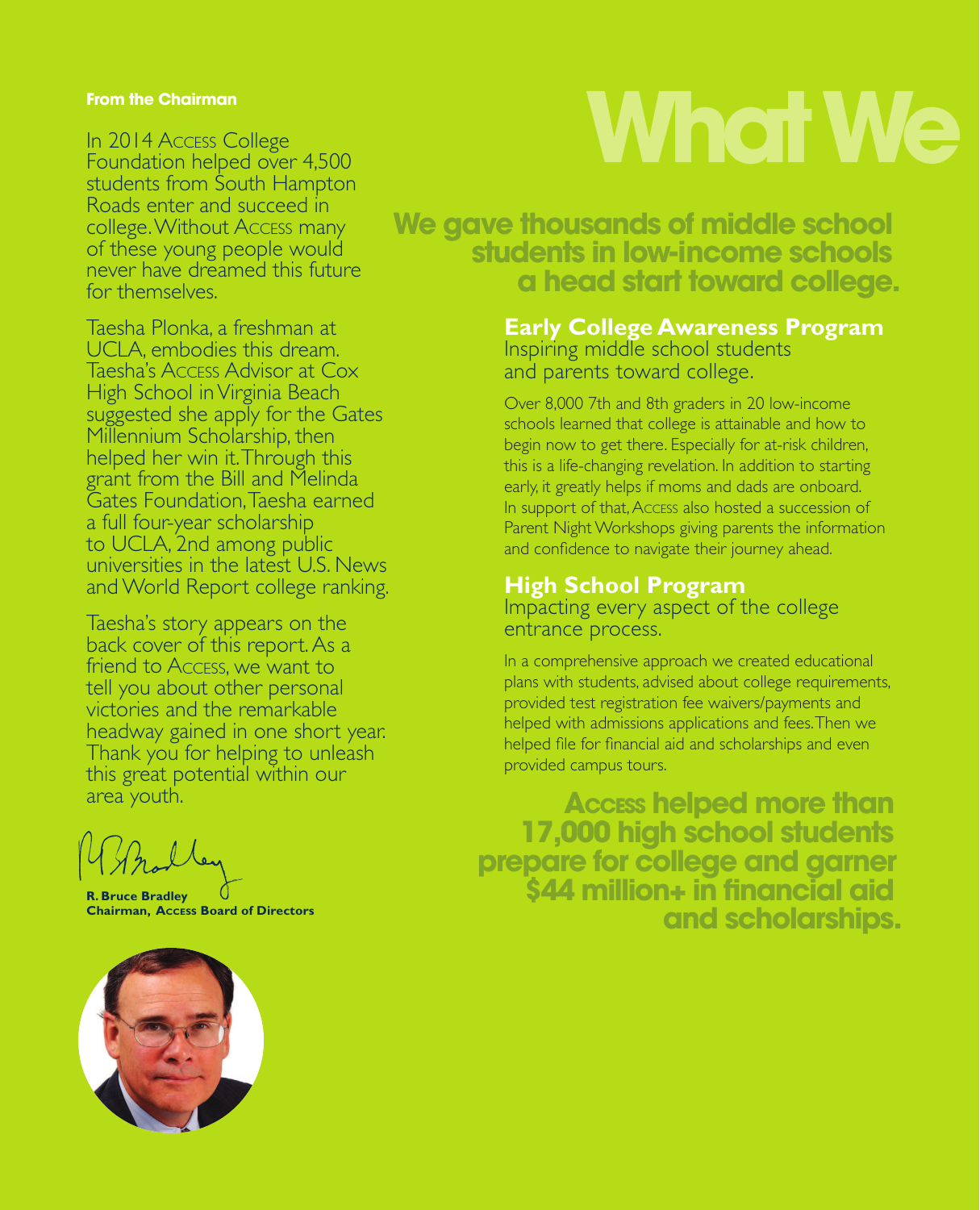## **Accomplis**

#### **Last-Dollar Scholarships** Bridging the gap.

When everything else is in place for college, a small funding shortfall often makes the critical difference in attending. To bridge that gap, last year Access awarded over \$800,000 in Last-Dollar Scholarships to hundreds of local students. Each scholarship extends up to four years and averages \$5,000.

#### **College Success Program** Hands-on counseling to ensure graduation for Access Scholars in 13 Virginia colleges.

Particularly for low-income students, staying in college can be more challenging than getting there. But bolstered by Access Advisors, last year Access Scholars had a 91% college retention rate, compared to 58% nationally. Additionally, four-year graduation rates for Access Scholars ranked 2 1/2 times higher than the Virginia average. \*

\* According to a study by *Complete College America.*

**We mentored hundreds of Access college students toward graduation, helping with personal, academic and financial issues.** 



Before hearing about Access, a lot of kids I know thought that only people with plenty of money went to college. It changes Access Advisor says, 'If you study hard, we'll find a way.' Words like these change your whole idea of yourself.

**Kelvin Braxton, Class of 2020 Rosemont Middle School Norfolk**

**Kelvin plans to be an architect and wants to design something that will change the world.**

**In 26 years Access has helped over 45,000 students go to and succeed in college.**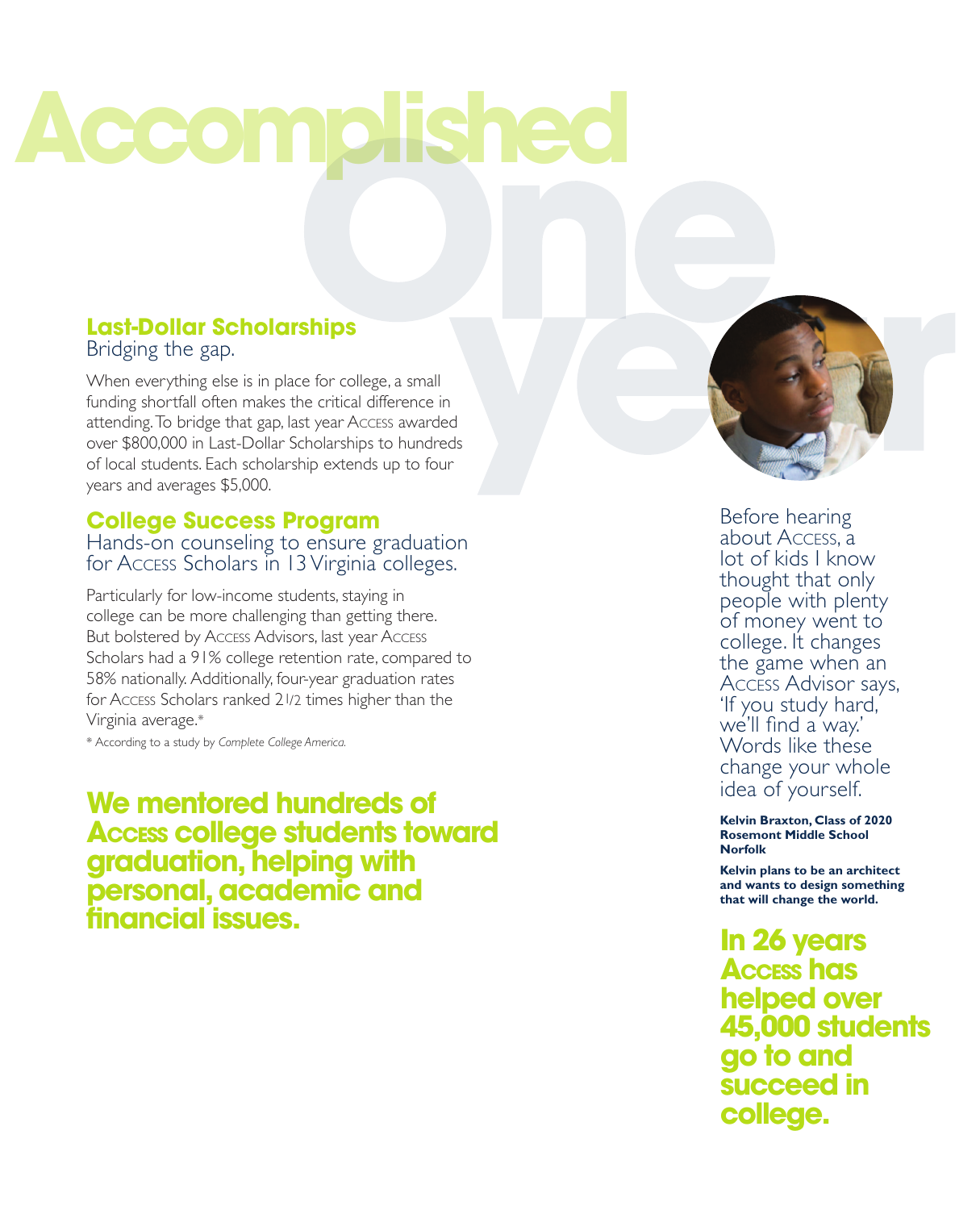I've overcome many personal obstacles, but despite it all, my Access Advisor has helped keep me on track for college. He assisted with everything from fee waivers to applications and financial aid. As if that wasn't enough, he inspired me to stay positive and calm about the college process.

**Jenny Do, Class of 2015 Churchland High School, Portsmouth**

**Jenny is applying to Virginia Commonwealth University, Old Dominion University and Virginia Tech for her undergraduate degree and wants to be a dentist.** 



#### **Founders**

**Frank Batten, Sr. Joshua P. Darden, Jr.**

#### **Officers**

**Joan P. Brock** *Community Volunteer Chair Emeritus*

**R. Bruce Bradley** *Landmark Communications, Inc. (Ret.) Chairman*

**Bonnie B. Sutton** *President and CEO*

**Lemuel E. Lewis** *Landmark Communications, Inc. (Ret.) Treasurer*

**Alfred M. "Ran" Randolph, Jr.** *Kaufman & Canoles, P.C. Chair-Elect*

#### **Board of Directors**

**Frank Batten, Jr.** *Landmark Media Enterprises*

**Barry C. Bishop** *Greater Norfolk Corporation*

**William L. Chorey, Sr.** *Chorey & Associates Realty, LTD*

**Clyde T. Clark, Jr.** *BB&T*

**Mark Compton** *Compton McCulley & Co., LLC*

**Heyward R. Donigan** *Community Volunteer*

**Cindy C. Earhart** *Norfolk Southern Corporation*

**Daniel D. Edwards** *Virginia Beach School Board*

**Paul J. Farrell** *Rosewell Homes, Inc*

**Taylor Franklin** *The Franklin Johnston Group*

**Amanda Gift** *Signature Financial Management, Inc.*

**Dawn S. Glynn** *TowneBank*

**Gwen S. Green** *Norton Rose Fulbright*

**Conrad M. Hall** *Dominion Enterprises (Ret.)*

**Mark A. Johnson** *SunTrust Bank*

**Thomas G. Johnson, Jr.** *Willcox & Savage, P.C.* 

**Suzan Kaufman** *Dollar Tree Stores*

**Dr. Samuel T. King** *Superintendent Norfolk Public Schools*

**T. Richard Litton, Jr.** *Harbor Group International, LLC*

**Gary T. McCollum** *Community Volunteer* 

**Vicky McPherson** *Greenberg Traurig*

**David Mele** *Homes Media Solutions*

**George H. Metzger** *RP55 Group*

**Harry A. Murphy** *Chesapeake School Board*

**J. Christopher Perry** *Suburban Asset Management*

**Ronald C. Ripley** *Ripley Heatwole Company*

**Dr. James T. Roberts** *Superintendent Chesapeake Public Schools*

**Audrey Settle** *Community Volunteer*

**Jane R. Short** *U.S. Trust Bank of America Wealth Management*

**Anne B. Shumadine** *Signature Financial Management, Inc.*

**Lorraine B. Skeeter** *Suffolk School Board*

**Lisa B. Smith** *Community Volunteer*

**Sonia Sonner** *Community Volunteer*

**Dr. Aaron C. Spence** *Superintendent Virginia Beach City Public Schools*

**John Stein** *Baker's Crust, Inc.*

**Dr. Warren A. Stewart** *Norfolk School Board*

**Janice Toben** *Wells Fargo*

**Lewis W. Webb, III** *Kaufman & Canoles, P.C.*

**Dr. Deran R. Whitney** *Superintendent Suffolk Public Schools*

**Wayne Wilbanks** *Wilbanks, Smith & Thomas Asset Management, LLC*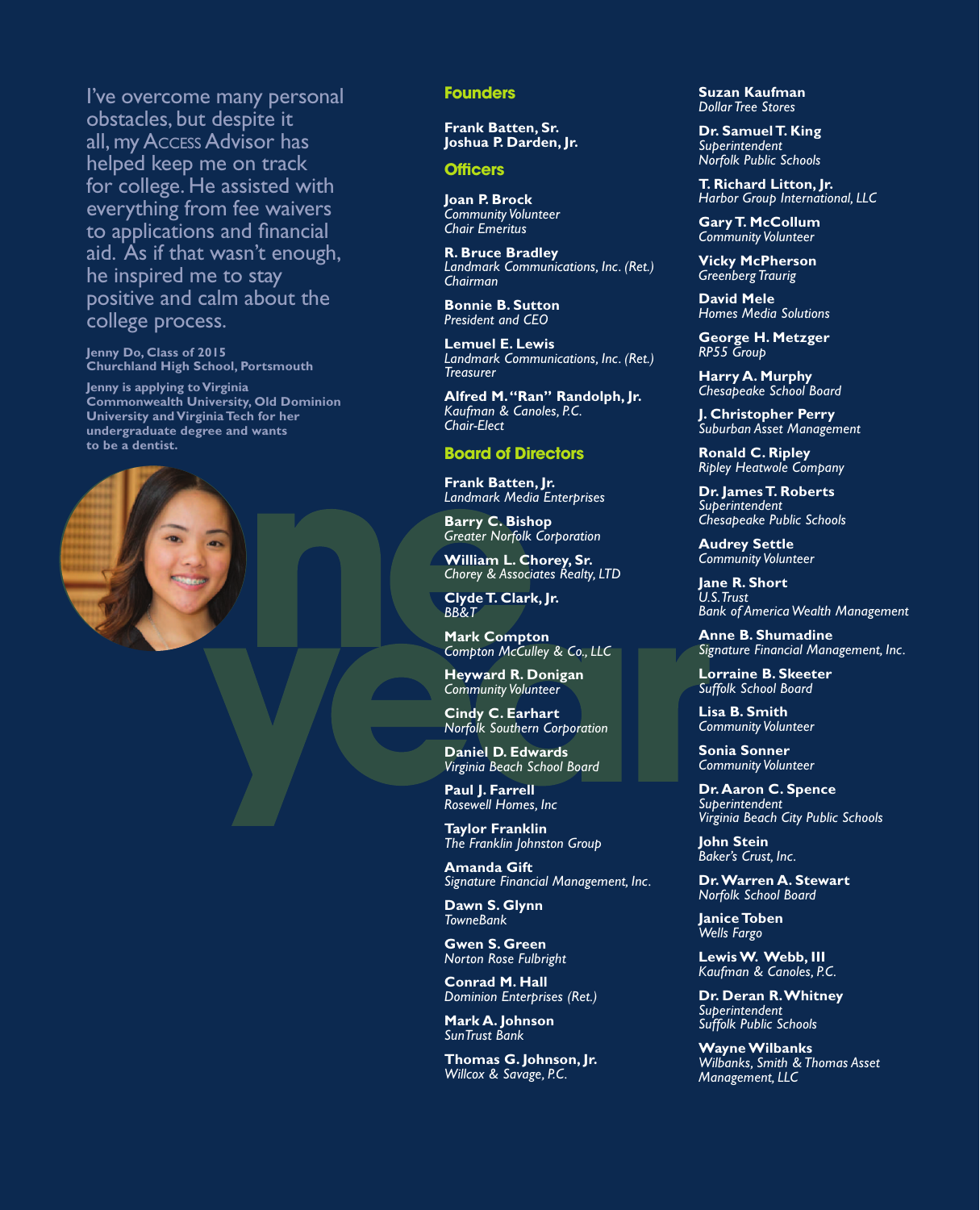### **What Your Contributions Funded**

#### **Early College Awareness Program**

- School based workshops, small group meetings and one-on-one sessions in 20 low-income middle schools.
- Parent Night Workshops attended by nearly 1,500 people.

#### **High School Program**

- 20 Access Advisors in 29 local public high schools offering 17,000 9–12 graders complete navigational support to inspire and guide them toward college.
- Free Application for Federal Student Aid (FAFSA) filed for 4,000 students.
- One-on-one appointments between Access Advisors and 9,800 high school juniors and seniors with GPAs of 2.5 and higher.
- Last-Dollar Scholarships to nearly 700 students.

#### **College Success Program**

- 3 Advisors on 13 Virginia college campuses counseling nearly 1,000 students in transitioning to, remaining in and graduating from college.
- 12 summer transition workshops to start incoming freshmen on the right path.
- Help in re-applying for financial aid and scholarships, totaling more than \$5.6 million in 2014.

#### **Rated Four Stars by America's Leading Charity Evaluator**

In Charity Navigator's latest ratings of over CHARITY 8,000 charities, Access earned four stars,  $\star\star\star\star$ <br>Four Star Charity the highest designation bestowed by this independent evaluator. Four stars defines an entity as "exceptional, as exceeding industry standards and outperforming most charities in its cause."

Charity Navigator is the nation's largest and most utilized organization of its kind. Its ratings show givers

how efficiently a charity will use their support today, how well it has sustained its programs and services over time and their level of commitment to being accountable and transparent. We are proud to score so well against these rigorous standards.

I challenge anyone looking to improve their community to find a better return on investment than Access. \*\*\*\*

**Conrad M. Hall, Chairman Access** *College Changes Everything* **Campaign**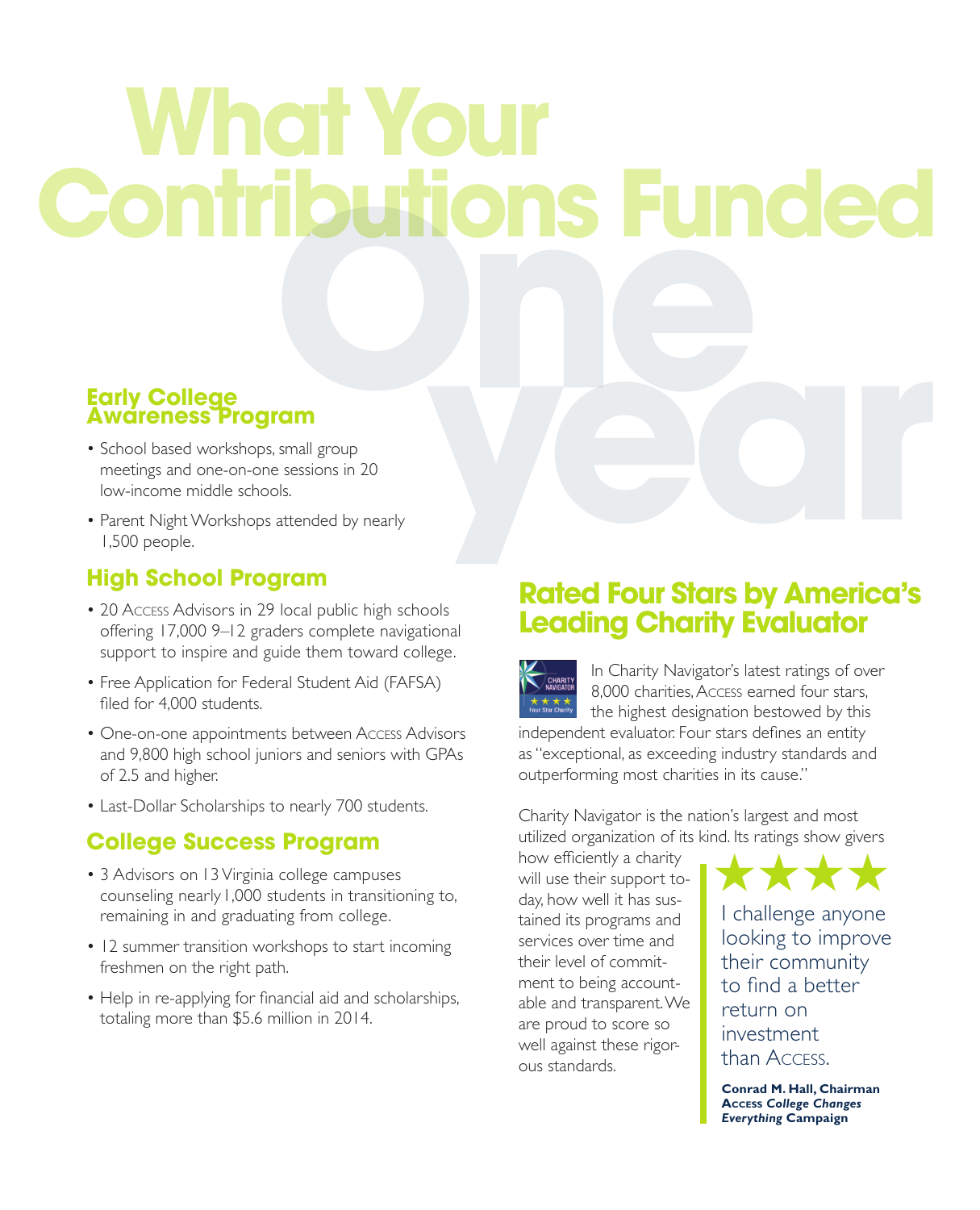## **We Have to Do More**

#### **A college education changes lives, families and our community.**



I never thought I would make it this far in college because I didn't know how I would support myself financially. When I entered TCC, my Access College Success Advisor showed me the right resources to support me through and beyond college.

**Reginald Ford, Class of 2013 Landstown High School, Virginia Beach Tidewater Community College**

**After completing his associate's degree, Reginald plans to pursue a bachelor's and master's degree in business management and become an entrepreneur.**



This report has shown Access' indelible imprint in young lives from middle school through college graduation, but without an infusion of funds we cannot continue the momentum. For example:

The Early College Awareness Program now only provides one advisor to 12 middle schools. We greatly need to strengthen this ratio to one in five.

The need for additional High School Advisors is urgent. One of every two students in South Hampton Roads' 16 high-need schools is at or below the poverty level. Adding just four more full-time Advisors will allow Access to reach many more students who need our support.

College Success Advisors are spread very thin, each with hundreds of students in their caseload. And, this includes only students who receive Access Scholarships. There are many more collegians whom Access helped in high school who need our reinforcement. The 91%

graduation rate among our college advisees demonstrates that this is an outstanding program, but greatly in need of expansion.

Complicating these needs are soaring college costs. Nationally, by 2030 annual tuition to an in-state university could reach nearly \$58,000 which puts immense pressure on Access to help students find funding.

For these reasons, there has never been a more important time for you to support Access College Foundation. Whatever the amount, your donation will make a real difference.

#### **What Your Gift Can Fund**

**\$5,000 One Access Last-Dollar Scholarship**

**\$2,000 College application fees for 10 students**

**\$1,000 A college tour for 50 students**

**\$500 SAT fees for 10 students**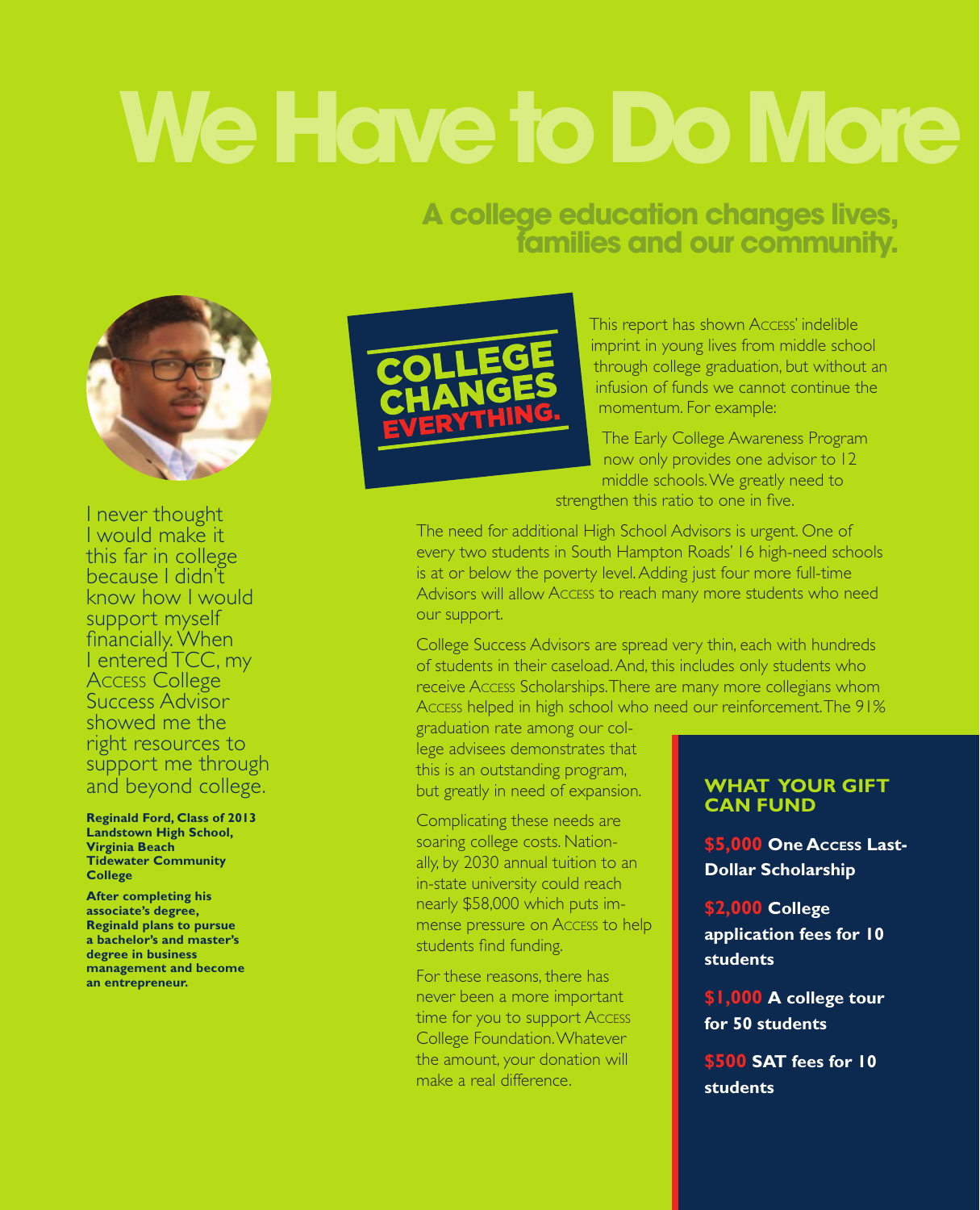## **You Can Make it Happen**<br>**Happen**<br>Change Beains with You.

#### **Change Begins with You.**

Please make a commitment today to forever change young lives and our community. You would be hard pressed to find a better charitable investment than Access College Foundation. Every dollar from you is leveraged to \$20 in financial aid and scholarships.

#### **The Batten Darden Giving Societies**

 **Because of their immeasurable contribution, Access giving societies are named for our founders Frank Batten, Sr. and Joshua P. Darden, Jr. The Batten Legacy Society welcomes as members everyone who makes a planned gift—regardless of size. The Darden Leadership Society celebrates donors whose cumulative gifts total \$100,000 or more.** 

#### Make a Current or Deferred Gift

There are several ways to support the good work we do. Participate in annual giving or make a deferred/planned gift by including Access in your will or estate plan. Please complete the enclosed reply card to take your next step in support of Access. For more information about giving, you may also visit our website at www.AccessCollege.org.

**Complete information about Access Supporters, Financial Statement/Balance Sheet and Access Administration and Advisors can be found online.**

**Visit www.AccessCollege.org**

Four months before college, even with a partial scholarship and grants, I still couldn't pay for my freshman year. A Last-Dollar Scholarship from Access covered the shortfall and made the difference between my going and not.

**Taylor Kline, Access Scholar, Class of 2012 Great Bridge High School, Chesapeake Old Dominion University**

**Taylor will graduate this year from Old Dominion University with a master's in education and plans to teach second grade.**